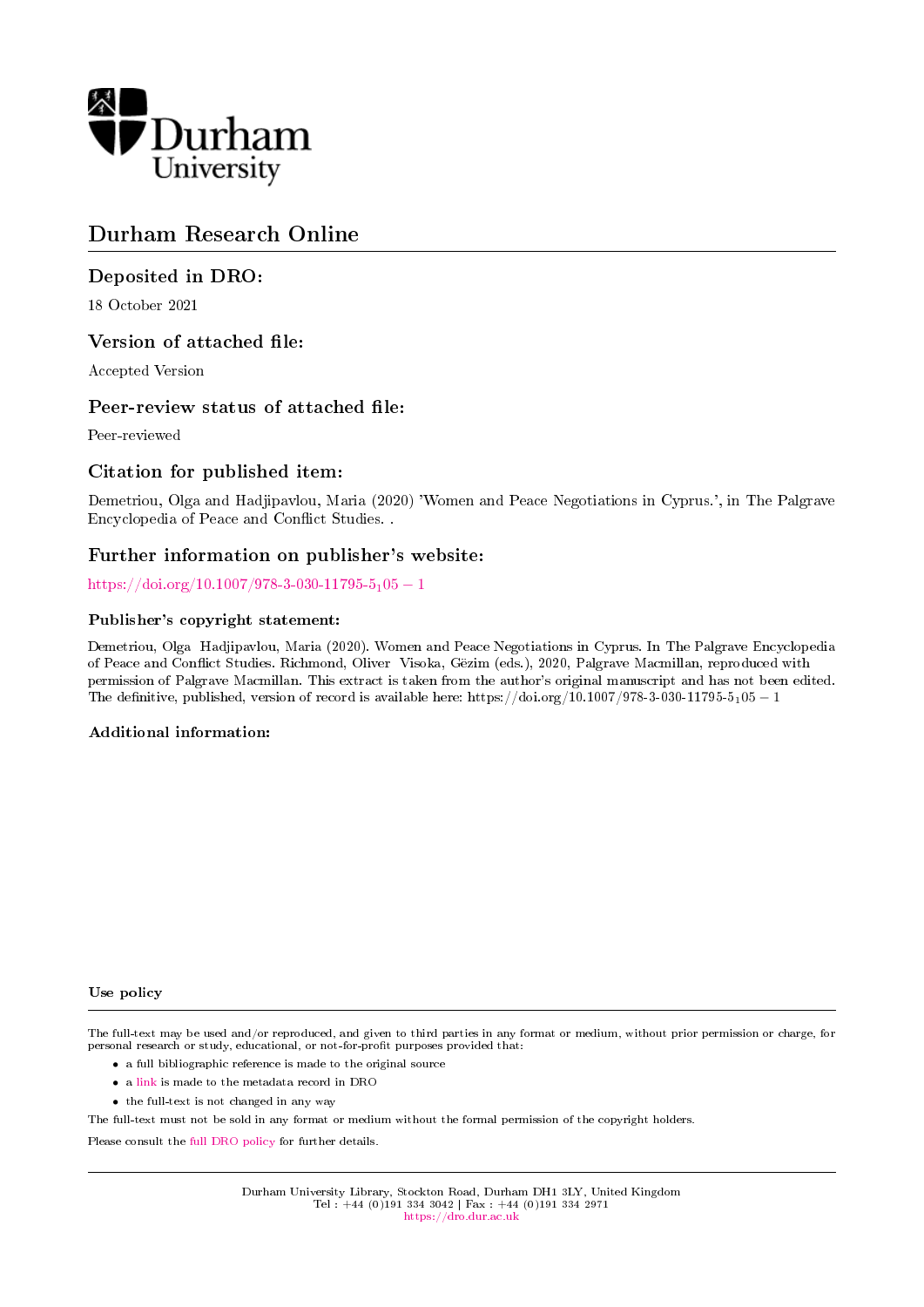The Palgrave Encyclopaedia of Peace and Conflict Studies

Women and Peace Negotiations in Cyprus

Olga Demetriou, School of Government and International Affairs, Durham University, Durham, UK, [olga.demetriou@durham.ac.uk](mailto:olga.demetriou@durham.ac.uk)

Maria Hadjipavlou, Department of Social and Political Sciences, University of Cyprus, Nicosia, Cyprus, [mariat@ucy.ac.cy](mailto:mariat@ucy.ac.cy)

The integration of a gender agenda in the peace negotiations in Cyprus has been elusive over the five decades. However, it is only since the late 2000s that civil society and international observers have problematized this lack and attempted to address it through various initiatives. These have included local and international efforts to mobilize Cypriot women across the divide around an agenda based on UN Security Council Resolution 1325 (2000) on Women, Peace and Security, which led to the formation of the Gender Advisory Team in 2009. They have also included research efforts by local and international organizations and think tanks to document the extent to women's inclusion in the peace process on the island. These efforts eventually led to the setup of the Technical Committee on Gender Equality which is attached to the peace negotiations since 2015, but the impact of which has remained marginal. One of the key problems frustrating the integration of a gender agenda in the peace negotiations remains the fact that despite great advances in both societies north and south of the dividing line in many areas of gender equality, the hard politics relating to the Cyprus conflict and its resolution remain contentious and politically perilous to oppose, while also being discursively disconnected from perceptions of 'gender' and feminist concerns.

#### Synonyms

Cyprus UNSCR 1325, Cypriot women in peacebuilding, feminist agenda in the Cypriot peace negotiations, gender and peacebuilding in Cyprus, gender in the negotiations in Cyprus

#### Introduction

Conflict is a gendered phenomenon and affects women and men differently. This is true of the Cyprus conflict as well, where men have dominated the political sphere in conflict and peace times throughout the island's modern history. Attempts to resolve conflict, through political negotiation and peacebuilding efforts are also gendered, as men and women involved in them tend to have different roles. In Cyprus, all the negotiators at the highest official levels in the last decades have been men, but women have begun taking on roles in negotiating teams since 2000s. While official negotiations consisted of male majorities on the whole, the peacebuilding work that was carried out after the end of hostilities in 1974 was more inclusive of women. This developed into more coherent groups and structures in the 1980s and 1990s and was recognised as 'track II' diplomacy. The proliferation of these groups also allowed room for a greater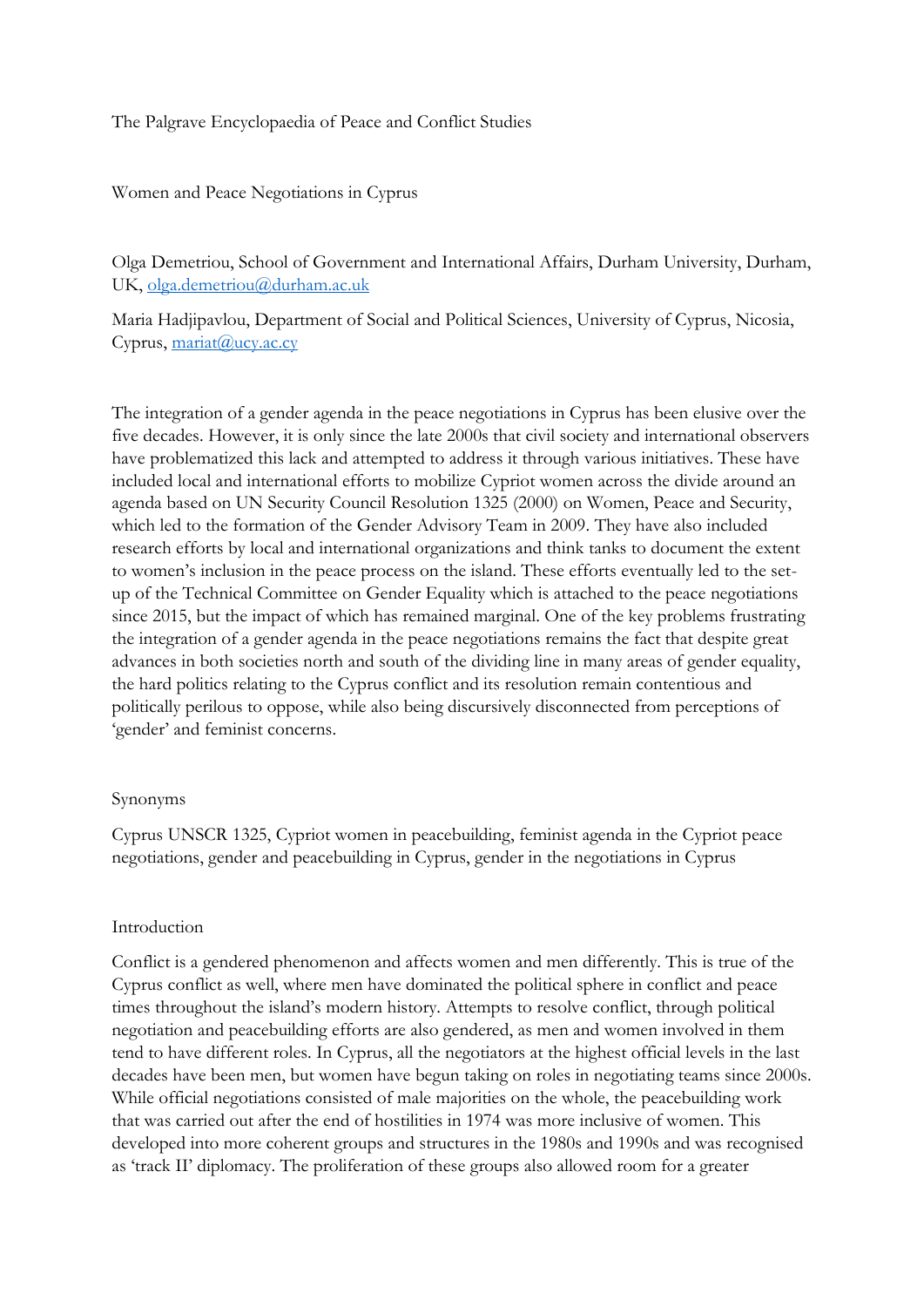spectrum of themes to be addressed, among them gender concerns. However, effective implementation of the parameters of UNSCR 1325 which require substantive representation and meaningful participation of women in peace processes remains a major concern for Cypriot women's organizations and international observers.

#### Main text:

#### 1. Women and the conflict in Cyprus

In ethno-national conflicts, like the Cyprus conflict, populations of opposing sides are called upon—through dominant national narratives, which are patriarchal, militaristic and oversimplified—to choose their side and locate themselves on the conflict map (Hadjipavlou, 2006, 2010). In the case of Cyprus, events that have marked different conflict stages, according to the dominant narratives are mostly those of violent confrontation (Anthias, 1989). December 1963 marks the time when Turkish-Cypriot parliamentarians protested against the Greek Cypriot president's amendments to the constitution to diminish their rights and withdrew from office. Segregation ensued and violence spread when Greek-Cypriot police killed a Turkish-Cypriot man and a Turkish-Cypriot woman during an identity check in a mixed urban area. In 1967, violence flared again, and a Greek-Cypriot paramilitary commander was ordered to leave the island. The Greek junta with the Greek-Cypriot National Guard carried out a coup in July 1974 and Turkey intervened by invading the island and capturing its northern part, into which Turkish-Cypriots were encouraged or forced to move. The Turkish Republic of Northern Cyprus was unilaterally declared in November 1983, but it has failed to gain recognition by the UN since then. These events are contested and form the bedrock of differential readings of history, which mire the negotiations for a peace settlement to this day (Vassiliadou, 1997). These negotiations have taken different forms over the decades but have been carried out officially under a UN mandate since 1974. They have thus far yielded high level agreements in 1977 and 1979, which aim at setting up a bizonal bicommunal federation on the island, and a comprehensive peace plan (known as the Annan Plan) with detailed power-sharing arrangements, which was signed in March 2004 but rejected at referendum by the Greek-Cypriots the following month.

Women have largely been written out of these accounts of history, except for their roles as victims of the conflict and aides to military men (Agathangelou, 2004). In the anti-colonial struggle that preceded the conflict (1955-1959) and which was waged by the Greek-Cypriot nationalist organisation EOKA (*Ethnikí Orghánosi Kypríon Aghonistón*), women in secondary roles served as helpers, carrying messages and hiding men in their houses, and exceptionally as officers in the organization. Turkish-Cypriot women were similarly involved in support roles in the Turkish-Cypriot paramilitary organization TMT (*Türk Mukavemet Teşkilatı*) which fought for the division of the island in the wake of EOKA's call for union with Greece. During this first period of violence, large numbers of the population across the ethnic and gender divides faced physical insecurity and economic hardship. Leftists were particularly targeted and inter-ethnic relations were viewed as undesirable. This was also a period however, when women's education became valued, they began to enter the labour force after the WWII, and family structures modernized, especially following independence in 1960. Feminist discourses also arose in this period, mostly in the field of education and the letters, and were separated across the ethnic binary. This continued in the 1960s, when inter-ethnic violence perpetuated a general insecurity and communal separation.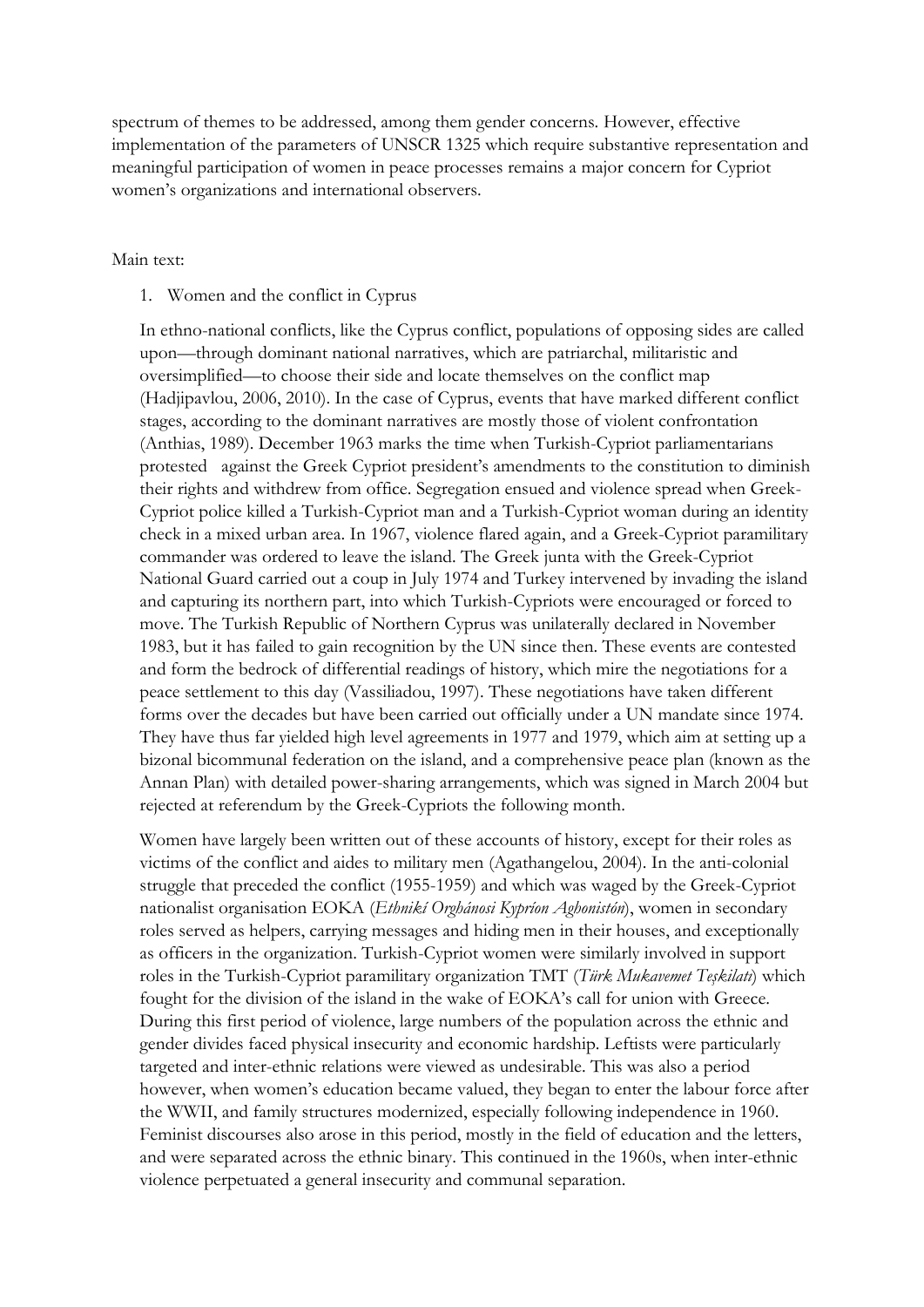In the war of 1974, the experiences of men and women were highly differentiated, most military casualties being men, while women fled their homes and were tasked with making new homes in refugeehood. Conflict imagery in Cyprus centres heavily still on the feminization of victimhood on both sides, depicting strong images of women in desperation mourning their husbands, and sons, or looking for relatives who went missing (Roussou, 1986). This imagery accentuated a concept of female vulnerability that was often belied by the strength that women had to exhibit in rebuilding their lives post-war and becoming wage earners in the conditions of impoverishment that ensued: in the south because of the loss of the north, and in the north because of international isolation.

The impact of the conflict on gender equality is evident in two particular examples of legislation: the marriage clauses of the Constitution of the Republic (1960) and the abortion law of 1974. The first stipulate that married women belong to the community of their husbands and that family life is the domain of Communal Chambers which regulated community affairs before 1963. Effectively, until 1990 when civil marriages were recognised, only religious marriages were allowed, and initially civil marriages were recognised only amongst Greek-Cypriots. The law on abortion, on the other hand, was passed in November 1974 as an emergency measure to stop pregnancies coming to term that had been the result of war rapes and is pervaded by a discourse of 'honour and shame'. It was only amended in 2018, which allowed abortions under more lenient terms and on the basis of women's human rights (Demetriou, 2018).

In effect, the conflict has had a profound impact on women's lives in Cyprus, affecting not only their social positions and the roles they have performed as home makers and workers, but also their legal rights as citizens of the Republic. Turkish-Cypriot women and minority women were multiply affected by this situation, since they have had to face intersectional forms of discrimination (Lisaniler, 2005).

## 2. Women and peacebuilding

Women's peace efforts have taken multiple forms over the years and have encompassed variable understandings of 'peace' (Hadjipavlou, 2010). Since the de facto division of the island into north and south there have been different independent women's initiatives aimed at raising women's voices and desires for peace and demilitarization and expressing the desire to 'return home'. One of the first such groups was the 'Women Walk Home' march organized by educated, mainly middle-class women from the Greek-Cypriot community. The first 'Walk' along the dividing line in the Spring of 1975 was organized soon after the war and partition of 1974 and articulated the desire of Greek-Cypriot women to return to their homes peacefully, now within the zone occupied by the Turkish military. This was the first women's peaceful resistance to the division of the island. Thousands of Greek-Cypriot women and many invited female personalities from abroad participated in that first Walk (Kamenou, 2019). The walk grabbed the attention of international media and was followed by other Walks, in 1977, in 1987 (June and November) and in March 1989. After that, the group became inactive as different political parties tried to appropriate it. Yet, many of the women who participated continued to take an active part in politics, either as members of political parties, or as civil society actors. Perhaps the most well-known follow-up activity from the Walk was the lawsuit against Turkey at the European Court of Human Rights (ECtHR), brought by Titina Loizidou, a woman who had been detained and ill-treated by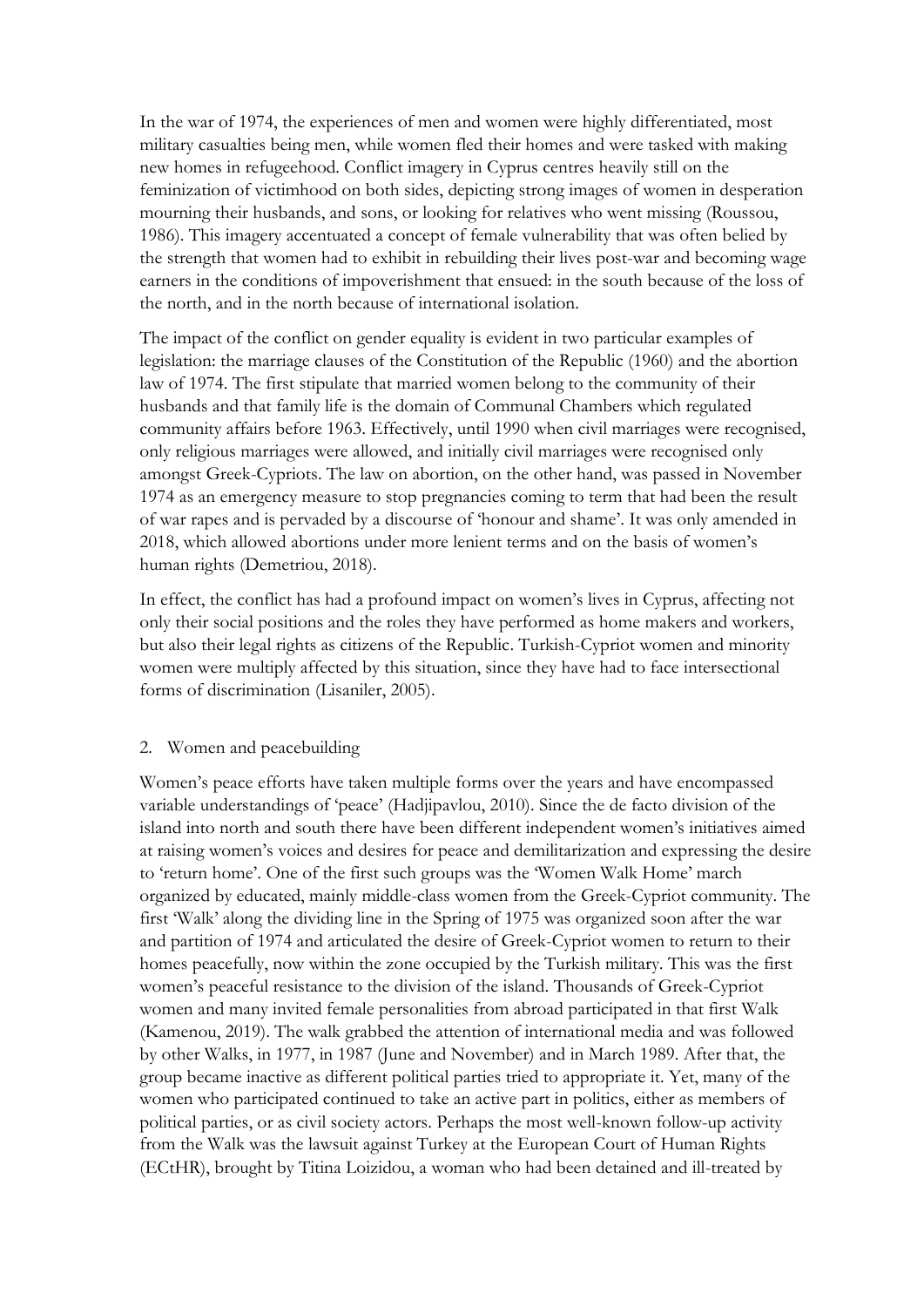Turkish police during the Walk, after she attempted to access her house. The *Loizidou v. Turkey* case is a landmark case in litigation on property rights and on the responsibility to protect in refugee legislation.

From the late 1990s onwards other women's groups began to appear, which were intercommunal and more focussed on rapprochement and cooperation. They included the 'Metamorphosis Cypriot Women's Group' established in 2000 by professional women, which worked on joint projects and produced an important video of ordinary women from both communities who had struggled to bring about social change and challenge social and cultural taboos in their communities.

'Hands Across the Divide' (HAD) was another such group, established officially in 2001. It was the first organization to bring UNSC resolution 1325 to the attention of the Cypriot leaders and talk about the relevance of the Resolution to the peace process. HAD works for reconciliation and social justice at the grassroots level. HAD was unique in its establishment because it registered officially as an NGO in the UK, at a time when there were legal barriers in being recognized on both sides. It also made a point of holding frequent, face-to-face meetings in locations where women from both sides could meet (the village of Pyla). The group has a dual goal: (i) political intervention, bringing out statements on the process of the negotiations and holding activities and events at crucial points before and after the Annan Plan referendum; (ii) providing a safe space for women to share their thoughts, feelings, and experiences, about the effects of patriarchal and nationalist dynamics on their own lives (Hadjipavlou and Mertan, 2019).

FEMA is a Turkish-Cypriot feminist organization working on gender equality and against gender-based violence in the Turkish-Cypriot community, as well as on reconciliation and peace but through focussing its work in the northern part of the island and lobbying authorities there. FEMA has a keen interest in engaging women to claim their rights. It has organized workshops and training events focused on education, empowerment, and activism. It has also produced a journal, *Gaile*, with the aim of reaching a wider audience. Its view has often been internationalist in scope, making connections between global and local realities. FEMA has crucially been a key collaborator with women's organizations on the other side of the divide.

The 'Gender Advisory Team' (GAT), which was established in 2009 was the first to focus exclusively on UNSC resolution 1325 and its implementation in Cyprus and, more specifically, in the Cyprus peace process (Demetriou and Hadjipavlou, 2016).

## 3. Women's participation in politics and the negotiations

On both sides of Cyprus, women's participation in political life is noticeably low. Suffice it to say that the first female member of parliament in the Republic was elected in 1982, while Turkish-Cypriot Kadriye Hacıbulgur, was the only woman to be elected to the Turkish-Cypriot Communal Chamber in 1960. In the Republic of Cyprus, according to World Bank statistics, women's participation percentage in parliament ranged between 5% and 18% since 1997. In the north in 2018 there were nine out of 50, equalling 18%—up from 8% in previous years. The single time in which a woman held the highest post was in 2013 in the north, when the ruling Turkish Cypriot party appointed a governmental council for a short pre-election period, headed by Sibel Siber. In 2013, Praxoulla Antoniadou contested the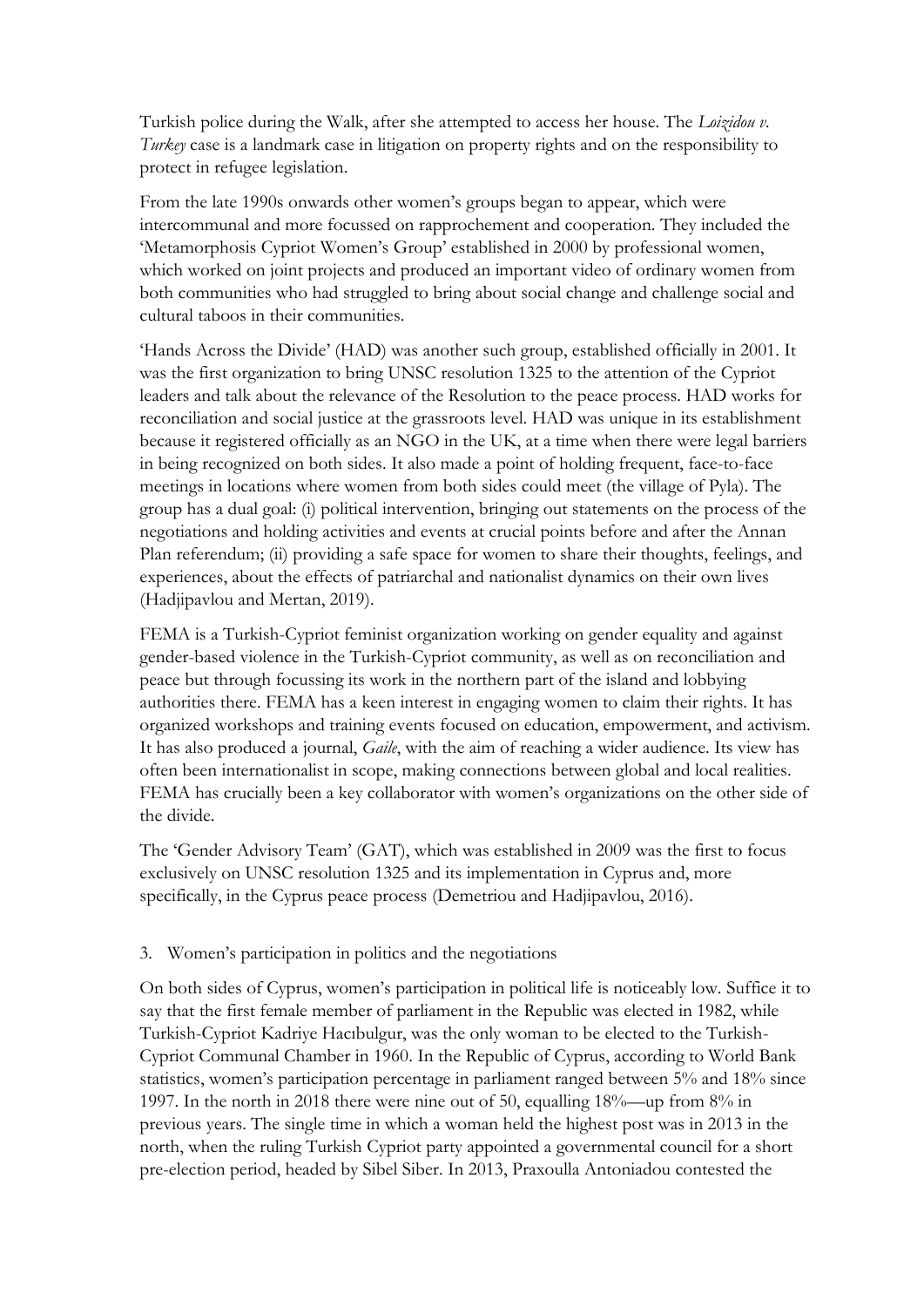Republic's presidential elections unsuccessfully, and in 2015 Sibel Siber did so in the north. Women ministers have been appointed sparingly since the 1960s, reaching a percentage of 18% in the late 2010s on both sides. Such appointments have tended to be in ministries for issues considered relevant or secondary, such as social welfare, health, education, and transport, except in the Ministry of Foreign Affairs, where Erato Kozakou Marcoullis has served twice. Emine Colak was appointed to a parallel post in the north between 2015 and 2016. Two women have occupied Cypriot MEP positions amongst 17 men since accession in 2004, Antigoni Papadopoulou and Eleni Theocharous, and two have been appointed EU Commissioners out of four Cypriot Commissioners in the same period: Androulla Vassiliou (2008-2014) and Stella Kyriakidou (2020- ). All of the major parties on both sides have women's branches, and there has often been criticism of their work from feminist circles. Such criticism focusses on the sphere of priorities of these organizations, which remain secondary to the activities of the 'main', male-dominated party machinery.

Stella Soulioti (1920-2012) was the first woman to participate in the negotiations for a political settlement to the conflict, in an advising role to Archbishop Makarios since 1968, while she also held the position of Minister of Justice (1960-1970) and Minister of Health (1963-1970). She was adviser to the President on the Cyprus issue since 1975 and she retained a Special Adviser role to all presidents of the Republic until 2008, serving also for parts of that period as Law Commissioner and Attorney General. Within a revised negotiation frame after 2008, women were appointed to a number of Technical Committees and Working Groups that evolved from older structures set up in the early 2000s in the framework of developing the Annan Plan. Leading among them was Erato Marcoullis who headed the Greek-Cypriot working group on property.

Until the early 2010s gender had not been addressed as an issue in the negotiations, even though women's groups had raised concerns over this omission at least a decade earlier. These calls were noticed by international scholars and practitioners and over the next years efforts were made to support the budding women's peacebuilding civil society, which coalesced around a small group of professionals and activists, Hands Across the Divide (Cockburn, 2004). In 2008, the UN mission on the island engaged a conflict assessment and participation expert, Joyce Neu, to report on the situation on gender inclusion in Cyprus. A wide range of political actors were engaged and some of the women who came together in these meetings formed the Gender Advisory Team (GAT), an informal network of academics and experts that provided recommendations on gender inclusion in the negotiations in 2012 and 2014. The issue gained further prominence through references to reports of the UN Secretary General on Cyprus, while other civil society organizations took up the call and conducted research (SeeD, FES, MIGS, AHDR). In 2015, the Technical Committee on Gender Equality was set up to provide formal feedback to negotiators and act as a bridge with civil society. However, since the breakdown of the negotiations in 2017, opportunities for intervention and input have been minimised. Meanwhile, the Mediterranean Women Mediators' Network established an antenna group in Cyprus in 2019, with the goal of highlighting and bolstering women's mediation efforts in regard to a political settlement.

4. Women's inclusion in the peace process and the negotiations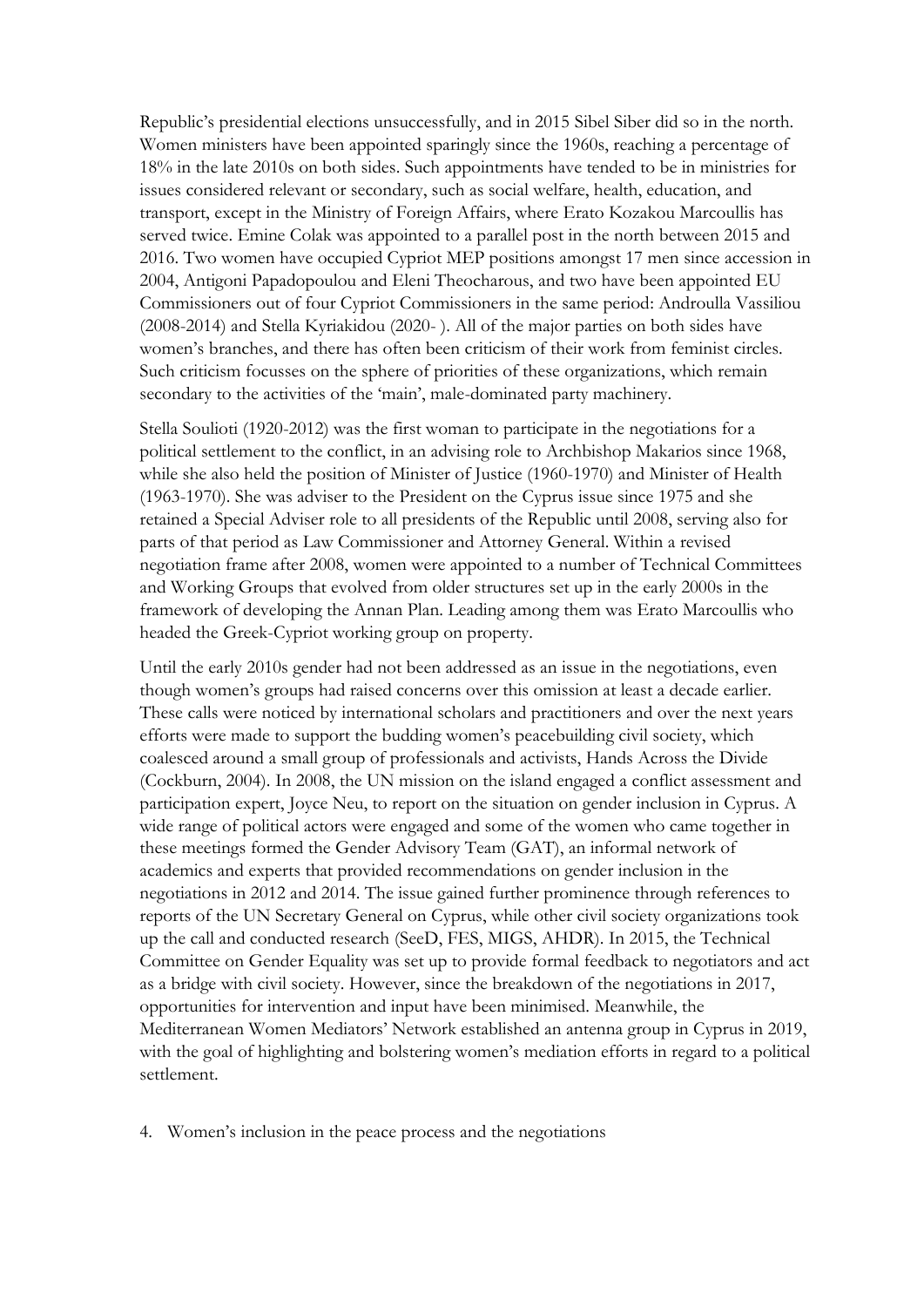The calls for inclusion of women and gender perspectives in the peace process and the negotiations have varied over the years and have encompassed different issues and agendas (Demetriou and Hadjipavlou, 2018). On a minimum level, they have agreed on the need for women to be present at the negotiating table, in visible roles, and with decision making powers. Whether an explicitly feminist negotiation agenda is pursued by such women or not is a moot point, as is the question of which women would be suitable candidates for such roles and who should decide. A number of proposals for including women in the negotiations have also raised the issue of equitable representation, calling for example for all teams related to the negotiations (including technical committees, working groups, advisers, consultants, etc) to be gender balanced a minimum ratio of 1/3, and to include gender focal points to ensure that all measures, policies, and suggestions take account of gender implications. Yet other proposals have centred on the need to take account of women's needs across the island who are marginalised and not at the centre of attention by peacebuilding efforts; these include minority women, women who are migrants, women who live away from urban centres, women in poverty, young women, women with disabilities, and women subject to multiple forms of discrimination (Aliefendioglu, 2012). Various initiatives have sought to record the views of such groups, focusing primarily on geographical distinctions thus far – e.g. women in rural communities. However, as of 2020, concrete proposals about ensuring representation, or regarding specific demands and concerns have not been put forth.

GAT's recommendations remain one of the most concrete set of suggestions for integrating gender sensitive provisions in a future peace plan and constitution. They contain suggestions in the areas of governance, property, economy, and citizenship. On governance, the recommendations centre on integrating up to date best practices into the legal instruments that will arise and on introducing gender quotas throughout the governance structures and setting up monitoring systems. On property, they aim at gender proofing property rights clauses by paying attention to property clauses in family law, considering specific needs of displaced and resettled women, and taking into account women's perspectives on communal property including of minority groups and on ensuring women's representation in wealth management institutions and in wider post-agreement reconstruction and development initiatives. On economy, they aim to ensure gender sensitive economic planning and resource allocation post-agreement and on implementing gender budgeting. On citizenship, they suggest disentangling citizenship rights from ethnically-determined power-sharing so that voting is disentangled from other rights, including residency; the general philosophy behind this is that citizenship rights are not treated as a unitary bundle but as transferable between the two constituent states, which is a novel way to conceptualise citizenship in Cyprus and one that has not thus far been part of negotiation discussions.

These recommendations build on longer efforts to bring about a transition from a patriarchal, nationalist and militarist culture to a peace culture, in which many women have been involved, yet without articulating an explicitly feminist agenda. Intersections in these efforts exist in the call to reform the military or disband it altogether, to revise the educational system, and to reposition the role of religion and the Church in social and political life. All these recommendations, which were also shared with the UN Good Offices personnel in Cyprus and references to which appeared in the UN Secretary's Reports on Cyprus, cover a broad spectrum of political positions, ranging from accepted liberal equality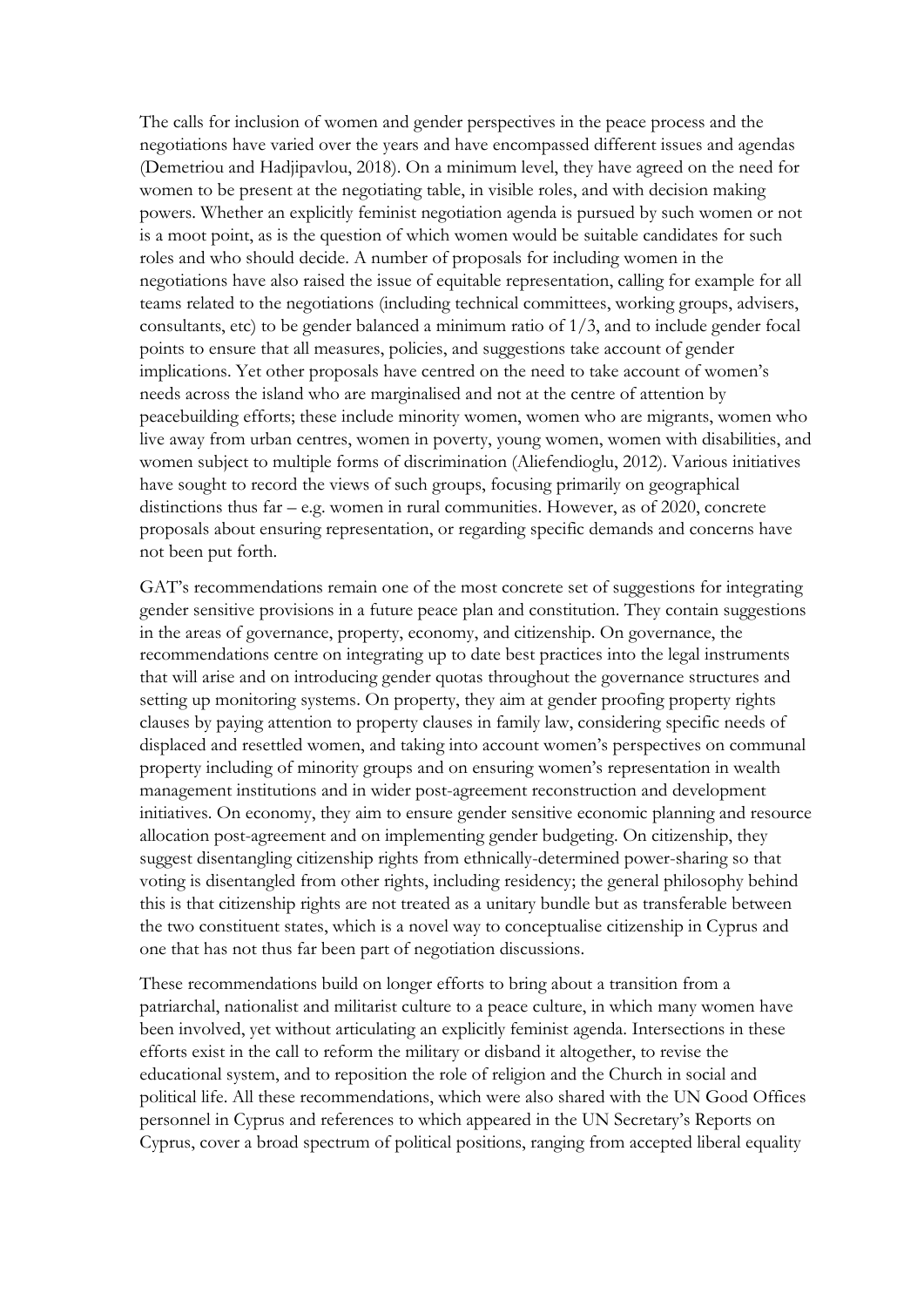standards to more radical demands for changing local traditional structures and adopting feminist principles.

In other words, women's inclusion in the negotiation process and in post-conflict reconstruction in Cyprus has been interpreted in very different ways, from minimal demands for presence, to maximalist demands for an overhaul to the conceptual premises on which the negotiations are conducted. Within this range of possibilities, concrete steps for inclusion have been rudimentary until 2020, and have focused mainly on presence at the fringes of the negotiations in the form of the Technical Committee on Gender Equality. However, this limitation must be understood within a wider context of successive failures of the negotiation process to deliver a concrete agreement and a general lack of resignation among both politicians and the population that it can do so. Consequently, it is more likely for the negotiation process to be affected from efforts and processes external to it, rather than arising and nurtured within it.

### Summary:

The Cyprus case exemplifies some of the key issues that surround the implementation of the Women, Peace, and Security agenda that has developed since UNSCR 1325. It shows that the adoption of UNSCR 1325 has created opportunities for inclusion of women and for women's civil society to be recognised. It also shows, however, that the limitations of UNSCR 1325 and its follow-up resolutions are bound to the wider environment within which negotiations are conducted. Radical change is impossible to effect in a climate of distrust and stalemate and it is very difficult to effect in situations where key parameters of an agreement (such as citizenship) have already been fixed. It is possible however, to create structures (Committees, consultative bodies, etc) that remain alert to the situation and the issues and that can be mobilised once the negotiation dynamics improve. In other words, UNSCR 1325 is not about putting women in the driving seat, but about involving them in processes already in train.

In terms of mobilization, the case of Cyprus also holds lessons for women's solidarity strategies within the Women, Peace, and Security agenda. It shows that while disagreements on the scope of the agenda and demands within it can enrich the landscape of women's activism, it is only baseline demands on which everyone coalesces, and which also enjoy the support of international actors (such as presence of women at the table), which are more likely to be answered. From then on, solidarity behind specific goals can make the difference between what is taken up and what is not, while hints of fractures in those solidarities can gravely undermine goals. This means that structurally, there is a higher premium on consensus demanded of women's civil society than of other groups seeking representation (youth, religious groups, minorities, etc).

Within this landscape, perhaps the biggest obstacle facing women's effective inclusion in the Cyprus peace process today, barring the indigenous problems of the process itself, is resourcing. This stifles progress on the other two fronts because it means that women across various groups do not have the resources to engage in an in-depth and sustained exchange to formulate the content and structure of their demands and to build a platform on which all concerns will be taken into account and a consensual strategy built on addressing those concerns in a postagreement environment as well as the post-conflict situation that pertains today.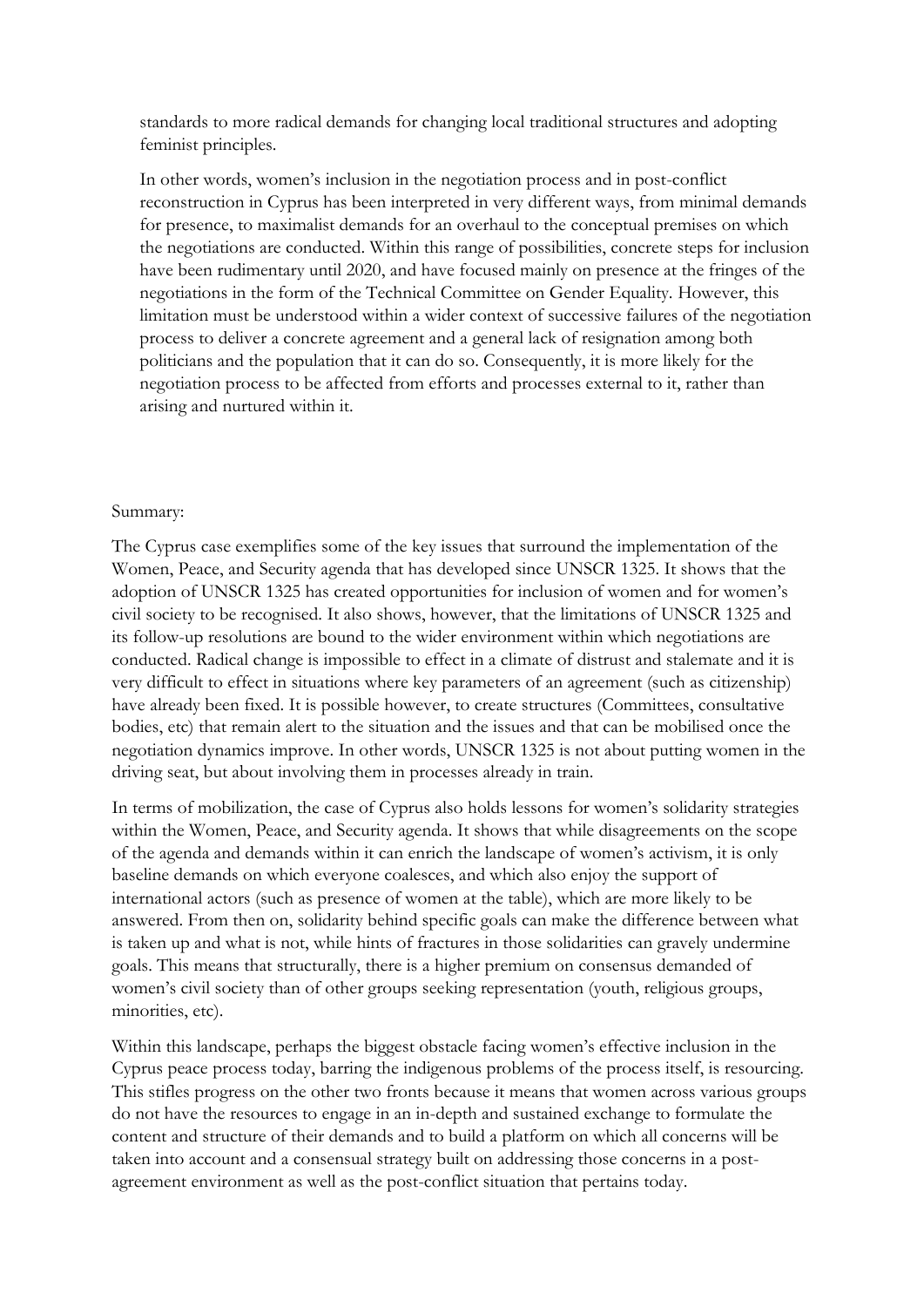Cross-references:

Liberal peace; Civil society; Human security; UNSCR 1325; GPS agenda; Everyday peace; Women negotiators; Feminist IR; War rapes; Women refugees; Cyprus conflict

#### Key References:

Agathangelou, Anna. (2004). *The global political economy of sex: Desire, violence, and insecurity in Mediterranean nation states*. London: Palgrave.

Aliefendioglu, H., 2012. Migrant women workers in Cyprus: a literature review. *International Journal of Business and Globalisation*, *8*(4), pp.491-502.

Anthias, F., 1989. Women and nationalism in Cyprus. In *Woman-nation-state* (pp. 150-167). Palgrave Macmillan, London.

Cockburn, C., 2004. *The line: Women, partition and the gender order in Cyprus*. Zed Books.

Demetriou, O.M., 2018. *Refugeehood and the Postconflict Subject: Reconsidering Minor Losses*. SUNY Press.

Demetriou, Olga, and Maria Hadjipavlou. (2018). "The Impact of Women's Activism on the Peace Negotiations in Cyprus." *Nationalism and Ethnic Politics* 24, no. 1: 50-65.

Demetriou, Olga, and Maria Hadjipavlou. (2016). "Engendering the Post-Liberal Peace in Cyprus: UNSC Resolution 1325 as a Tool." in Richmond, O. and Sondra Pogodda (eds) *Post-Liberal Peace Transitions: Between Peace Formation and State Formation*. Edinburgh: Edinburgh University Press.

Hadjipavlou, Maria (2006). "No Permission to Cross: Cypriot Women's Dialogueaqcross the Divide*".Gender, Place and Culture* 13(4): 329-351.

Hadjipavlou, Maria. (2010). *Women and Change in Cyprus: Feminism, Gender and Conflict*. London and New York: I.B. Tauris.

Hadjipavlou, M. and Mertan, E.B., 2019. A Multilevel Intervention: The Case of the Cyprus Gender Advisory Team (GAT) Achievements and Challenges. *Journal of Peacebuilding & Development*, *14*(2), pp.125-137.

Lisaniler, F.G. and Bhatti, F., 2005. Determinants of female labour force participation: a study of North Cyprus. *Review of Social, Economic and Business Studies*, *5*(6), pp.209-226.

Kamenou, N., 2019. Feminism in Cyprus: women's agency, gender, and peace in the shadow of nationalism. *International Feminist Journal of Politics*, pp.1-23.

Roussou, M., 1986. War in Cyprus: patriarchy and the Penelope myth. In *Caught up in Conflict* (pp. 25-44). Palgrave, London.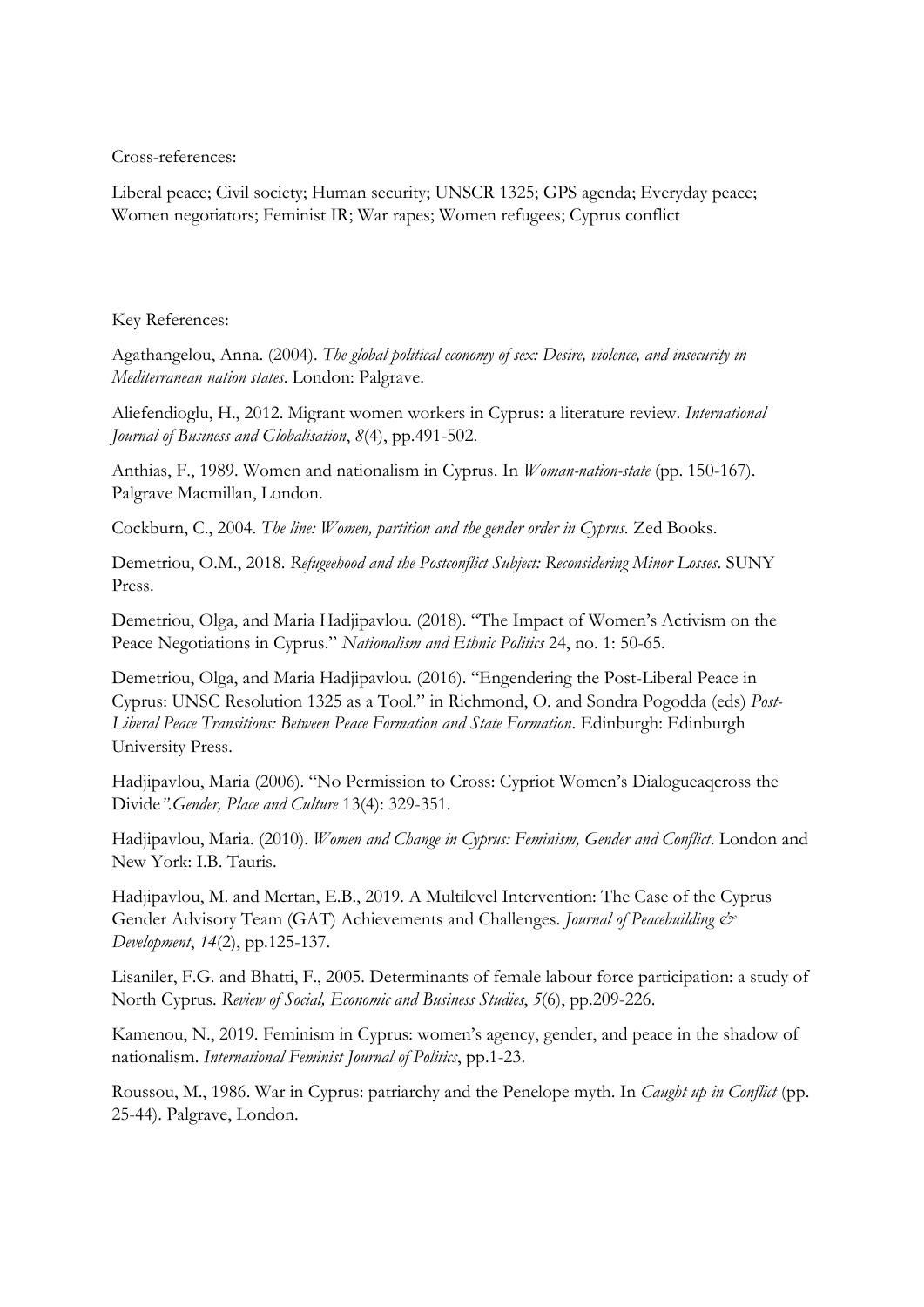Vassiliadou, Myria. (2002*).* "Questioning Nationalism: The Patriarchal and National Struggles of Cypriot Women within a European Context." *European Journal of Women's Studies* 9, no. 4*:* 459- 482.

Vassiliadou, M., 1997. 'Herstory': The Missing Woman of Cyprus. *The Cyprus Review*, *9*(1), pp.95- 120.

Figures and tables:

Timeline: Women's presence in Cyprus negotiation phases

|       | • Negotiations held with view to managem inter-ethnic violence                                                                    |  |  |  |  |  |
|-------|-----------------------------------------------------------------------------------------------------------------------------------|--|--|--|--|--|
| 1960s | · Female Minister of Justice also acting as adviser to President                                                                  |  |  |  |  |  |
|       |                                                                                                                                   |  |  |  |  |  |
|       | • Negotations post-1974 yield 1977 and 1979 agreements on Bizonal Bicommunal Federation                                           |  |  |  |  |  |
| 1970s | • Female chief adviser on Cyprus issue in Republic's MFA                                                                          |  |  |  |  |  |
|       | · Peace talks freeze and climate worsens after unilateral declaration of independence of the north (TRNC)                         |  |  |  |  |  |
| 1980s | • Peace efforts become difficult, particularly for women                                                                          |  |  |  |  |  |
|       | *Agreement is initially reached in 1992 over a UNSC frame (Ghali Set of Ideas) as basis for settlement but<br>eventually rejected |  |  |  |  |  |
| 1990s | . No substantial inclusion of gender concerns or women in the talks                                                               |  |  |  |  |  |
|       | • Negotiations yielded Annan Plan with minimal explicit attention to gender aspects                                               |  |  |  |  |  |
| 2004  | • Technical Committees working on provisions of the plan included one woman in senior role                                        |  |  |  |  |  |
|       | . New frame for negotiations agreed without timeframe and based on local ownership                                                |  |  |  |  |  |
| 2006  | · Structure of working groups and technical committees set up but with little gender balance                                      |  |  |  |  |  |
|       |                                                                                                                                   |  |  |  |  |  |
|       | • Direct talks initiated between leaders                                                                                          |  |  |  |  |  |
| 2008  | • Women's civil society stepped up lobbying efforts for women's inclusion                                                         |  |  |  |  |  |
|       | • New Technical Committees set up in efforts to include peacebuilding civil society                                               |  |  |  |  |  |
| 2015  | • Technical Committee on Gender Equality appointed                                                                                |  |  |  |  |  |
|       |                                                                                                                                   |  |  |  |  |  |
|       | • Negotiation round failed but structures remained in place                                                                       |  |  |  |  |  |
| 2017- | • Funds for Technical Committee work released but gender mandate remains unclear                                                  |  |  |  |  |  |
|       |                                                                                                                                   |  |  |  |  |  |

Graph: Proportion of seats held by women in the Republic of Cyprus parliament (%)

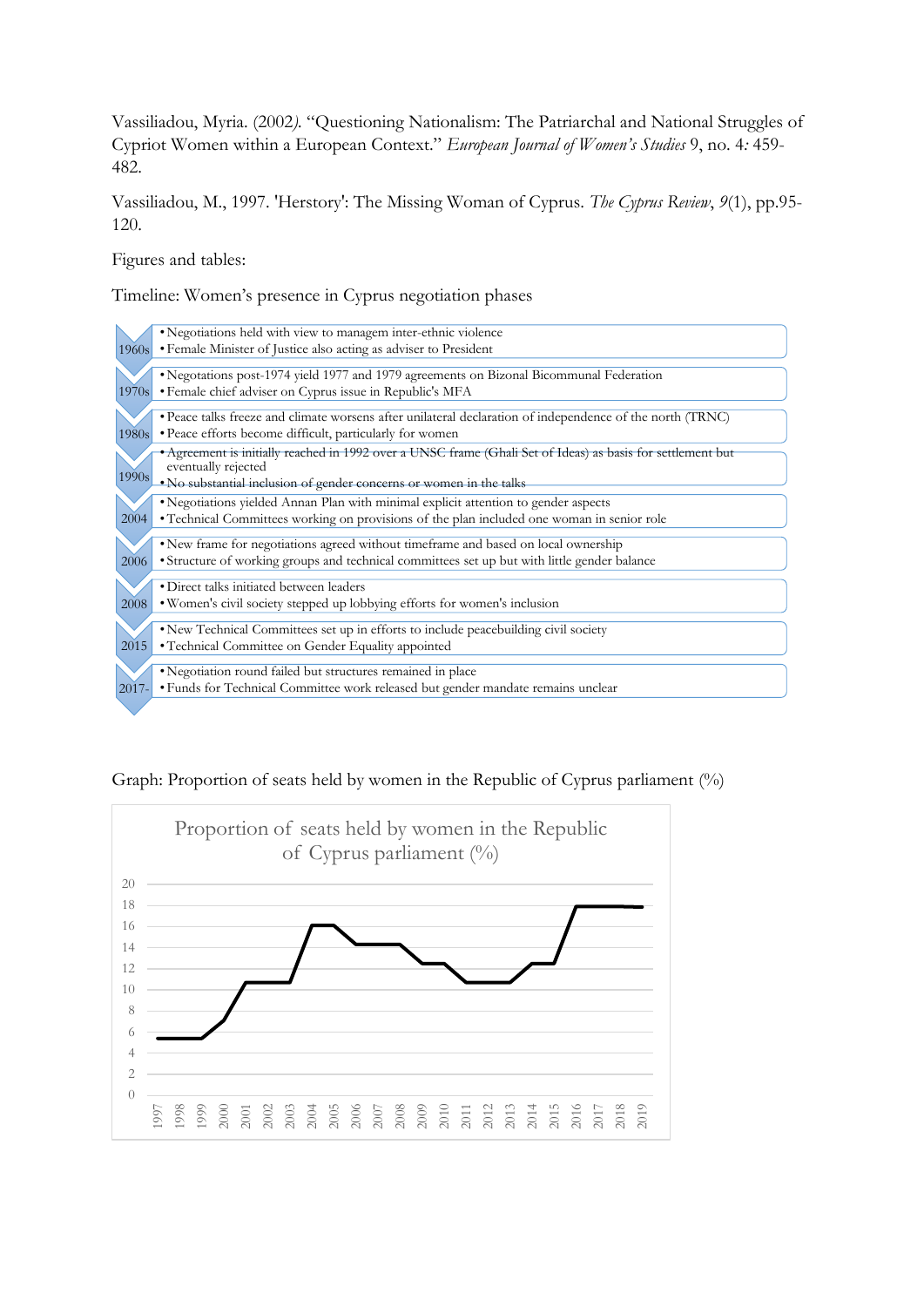|  |  | Table: Application of UNSCR 1325 to the case of Cyprus |
|--|--|--------------------------------------------------------|
|  |  |                                                        |

| <b>Pillar</b> | <b>UNSCR</b>          | <b>Main</b>          | <b>Cyprus applications</b>                                 | <b>Progress</b> |
|---------------|-----------------------|----------------------|------------------------------------------------------------|-----------------|
|               | 1325                  | <b>Implementers</b>  |                                                            | (Yes/No/        |
|               | article               | (Cypriot             |                                                            | Some)           |
|               |                       | negotiators          |                                                            |                 |
|               |                       | and<br>politicians / |                                                            |                 |
|               |                       | UN)                  |                                                            |                 |
| Participation | <b>CY</b><br>1, 2, 8b |                      | (i) Women in key positions at                              | N               |
|               |                       |                      | negotiations                                               |                 |
|               |                       |                      | (ii) Consideration of input on                             | N               |
|               |                       |                      | gender dimensions by                                       |                 |
|               |                       |                      | negotiators                                                |                 |
|               |                       |                      | Quota systems in make-up<br>(iii)                          | N               |
|               |                       |                      | of negotiating teams                                       |                 |
|               |                       |                      | Direct consultation<br>(iv)                                | S               |
|               |                       |                      | channel between women's civil                              |                 |
|               | 3, 4, 5               | <b>UN</b>            | society and negotiators<br>(i) Appointment of women to top | Y               |
|               |                       |                      | positions in UNFICYP and                                   |                 |
|               |                       |                      | UN Good Offices missions                                   |                 |
|               |                       |                      | (ii) Appointment of gender focal                           |                 |
|               |                       |                      | points for coordination with                               | Y               |
|               |                       |                      | civil society and across the                               |                 |
|               |                       |                      | mission                                                    |                 |
|               |                       |                      | Appointment of gender<br>(iii)                             |                 |
|               |                       |                      | and law experts in facilitation                            | N               |
|               |                       |                      | teams                                                      |                 |
| Protection    | 5, 6, 7               | <b>UN</b>            | (i) Direct communication of                                | N               |
|               |                       |                      | peacekeepers with women's                                  |                 |
|               |                       |                      | civil society and individual                               |                 |
|               |                       |                      | women on the ground                                        |                 |
|               |                       |                      | (ii) Involvement of Cypriot<br>women in UN training        | N               |
|               |                       |                      |                                                            |                 |
|               | 8c                    | <b>CY</b>            | (i) Use of gender-sensitive                                | N               |
|               |                       |                      | language in the constitution                               |                 |
|               |                       |                      | (ii) Inclusion of gender-balance                           | N               |
|               |                       |                      | articles in all areas as, for                              |                 |
|               |                       |                      | example: special measures in                               |                 |
|               |                       |                      | governance, flexibility on                                 |                 |
|               |                       |                      | internal citizenship, uniformity                           |                 |
|               |                       |                      | in family law, coordination of                             |                 |
|               |                       |                      | all authorities under federal                              |                 |
|               |                       |                      | umbrella, coordination in                                  |                 |
|               |                       |                      | prosecuting gender crimes<br>Centralisation and reach of   |                 |
|               |                       |                      | (111)<br>gender equality mechanisms in                     |                 |
|               |                       |                      | a system that is both                                      |                 |
|               |                       |                      | networked (from grassroots to                              | N               |
|               |                       |                      | government) and coordi- nated                              |                 |